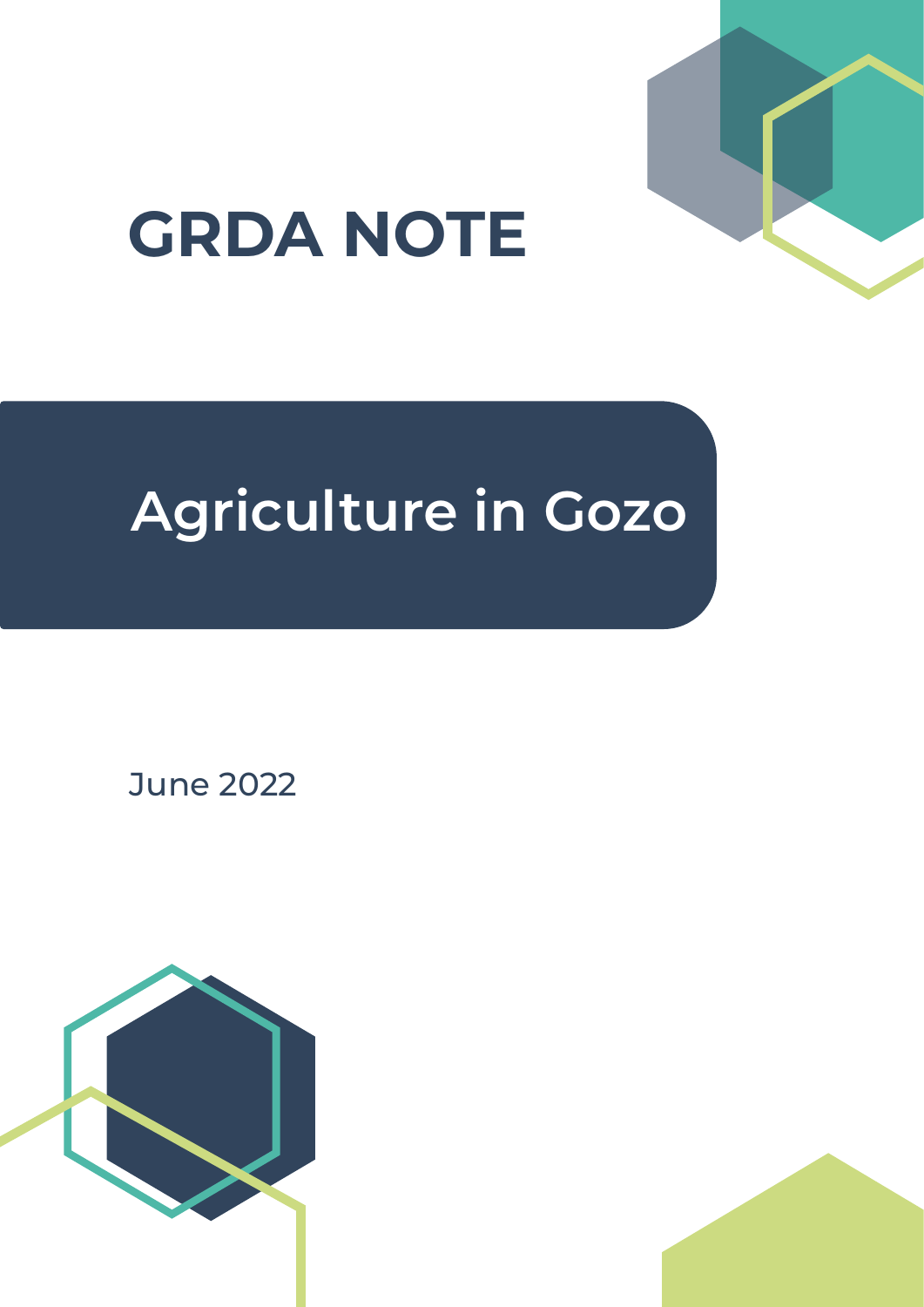## **PUBLISHED BY**

GOZO REGIONAL DEVELOPMENT AUTHORITY Innovation Hub, Xewkija - Gozo, Malta Tel: +356 22156333 www.grda.mt

**Publication date: June 2022.**

This publication may not be used in any format or medium. This material is property of the Gozo Regional Development Authority. Any queries regarding this publication should be sent on: info@grda.mt. Designed by the GRDA. © Copyright 2022.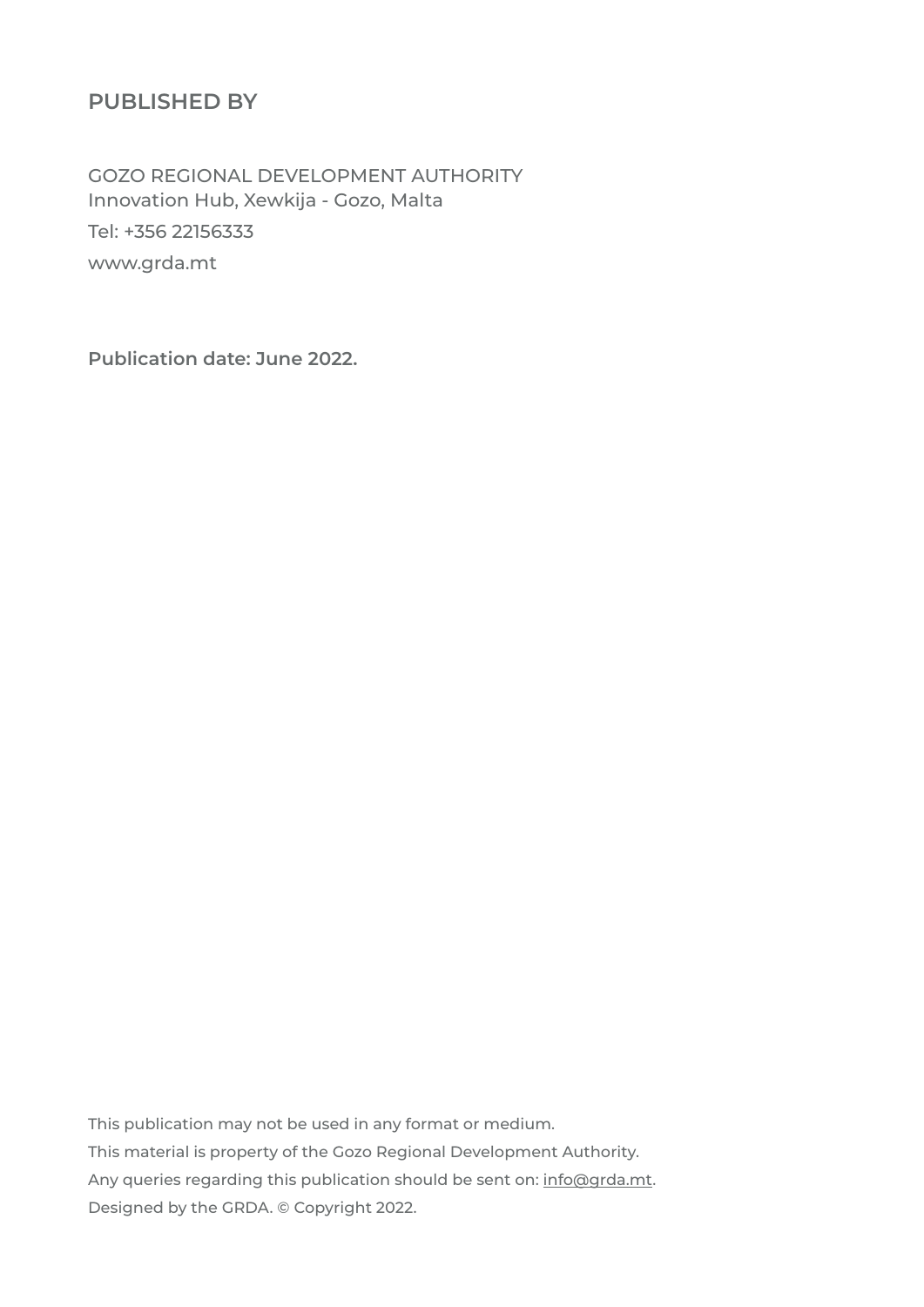## **Agriculture in Gozo - Recent developments, challenges, and policy response**

Mario Borg **CEO** Gozo Regional Development Authority

## **Introduction**

Gozo has a more rural dimension than mainland Malta and as a result agriculture in Gozo is more prevalent. Similar to Malta, the agricultural sector in Gozo comprises of land farmers and livestock breeders who operate on small-scale holdings and farms. Land farmers practise dry farming and irrigated farmland in greenhouses and open fields, while livestock breeders mainly breed their livestock indoors.

Apart from its economic contribution the agricultural sector plays a multifunctional role. This ranges from food production and security, culinary tradition, land stewardship, environmental conservation, and recreational landscape while it also serves as backdrop for the tourism industry.

## **Overview of recent agricultural developments**

#### *Gross Value Added (GVA)*

According to the latest regional data, in 2020, the GVA of the agricultural and fishing industry in Gozo amounted to €11.2 million or to 2.2% of Gozo's total GVA.<sup>1</sup> This represents a drop of around 16% over the previous year following an increase of 8.0% registered in 2019. The fall in GVA of the agriculture and fishing industry in 2020 reflects the impact that the COVID-19 pandemic has had on this industry. However, the fall in the agriculture and fishing industry was more pronounced than the overall drop of 5.6% registered in other industries in Gozo.2

Overall, the share of agriculture and forestry in Gozo's total GVA has followed a downward trajectory over the 2000 to 2020 period. This occurred as while output generated from the agriculture and fishing industry remained relatively stable over this period, other industries, including that of professional, scientific and technical activities and information and communication, grew at a rapid pace. Consequently, the share of the agriculture and forestry to total GVA in Gozo declined from 6.2% in 2000 to 2.2% by end 2020 (see Chart 1).

<sup>&</sup>lt;sup>1</sup> NSO News Release 230/2021

https://nso.gov.mt/en/News\_Releases/Documents/2021/12/News2021\_230.pdf

<sup>&</sup>lt;sup>2</sup> For an overview of the impact of the pandemic on the Gozo economy see: https://grda.mt/wp-content/uploads/2021/11/Note-on-Pandemic-Impact-on-Gozo-Economy-Final-Version-.pdf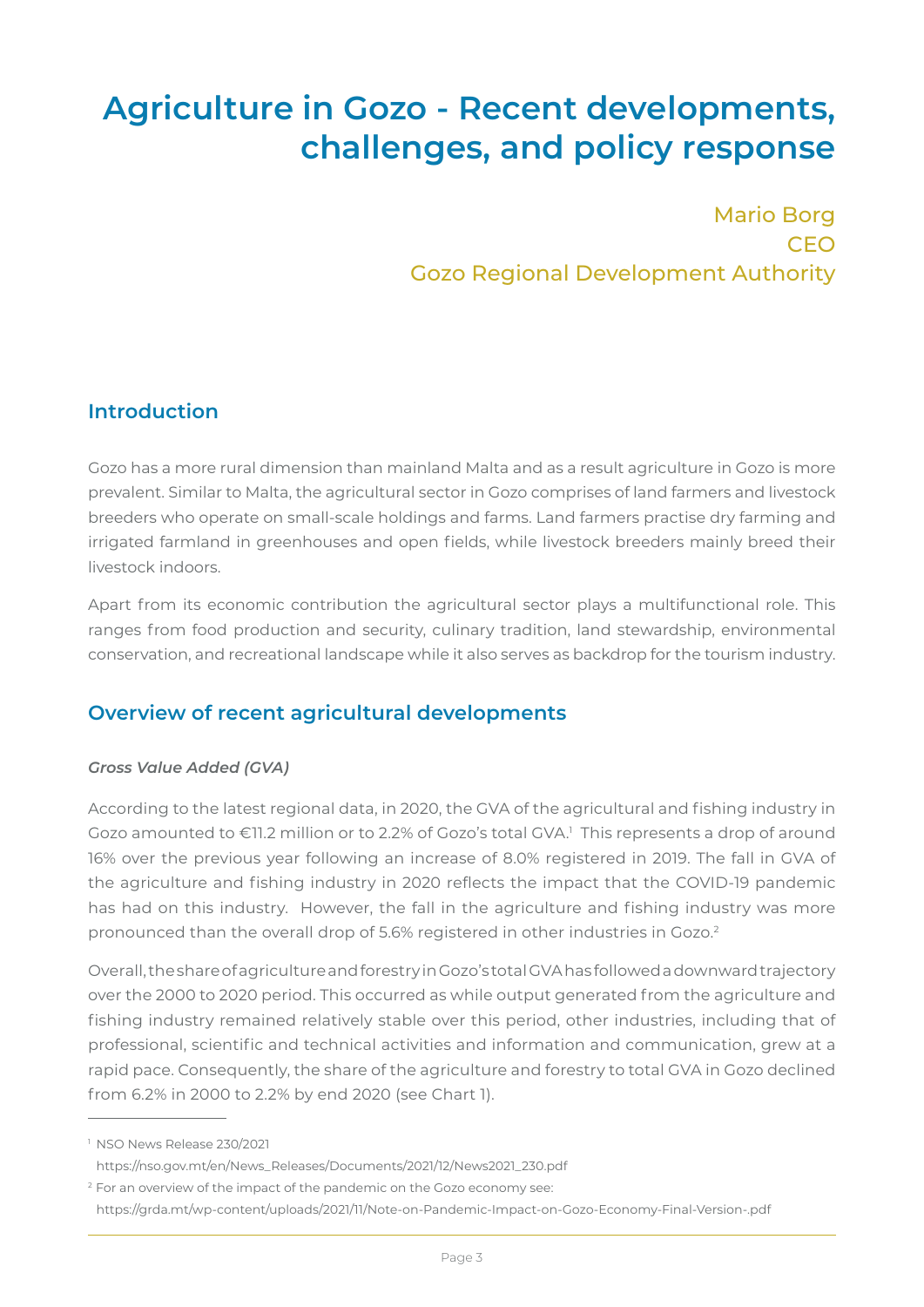#### *Employment developments*

Employment in the agriculture and fishing industry reached 670 individuals in 2020, which is equivalent to around 19% of national employment in this industry.3 During this year employment in this industry increased marginally over that registered a year earlier, maintaining the positive upward trend registered in recent years. In fact, in the years prior to the pandemic employment in this sector



increased by an annual rate of 5.3% and 2.4% in 2019 and 2018 respectively.

**Chart 1**

Notwithstanding the recent positive developments, over the last two decades, employment in this industry grew at a much slower pace than that of other industries in Gozo (see Chart 2). In fact, over the 2000 and 2020 period, employment in agriculture and fishing in Gozo grew by an average annual rate of around 1.1%, 1.2 percentage points lower than the average annual growth in total employment.

**Share of the agriculture and forestry to total GVA** 

Employment in agriculture in Gozo is also more robust vis-à-vis that of Malta. Over the 2000- 2020 period the average share of agricultural employment to total employment in Gozo was equivalent to 5.8% while that in Malta was only 1.6%.



According to the latest census the agricultural labour force in Gozo (including full-time and primary and secondary part-time) stood at 2,590 or 19% of total agricultural labour force. This represents a drop of 32% when compared to the 2010 labour force. The composition of the Gozitan agricultural labour force mainly consists of males as the number of females only amounted to 293 individuals or 11% of total. Moreover, over the 2010 and 2020 period the composition of the agricultural labour force shifted to higher ratios of men workers. This

occurred as while male workers decline by 23% the number of females dropped by 64%.

<sup>&</sup>lt;sup>3</sup> Employed persons comprise full-time and part-time (primary only) employment.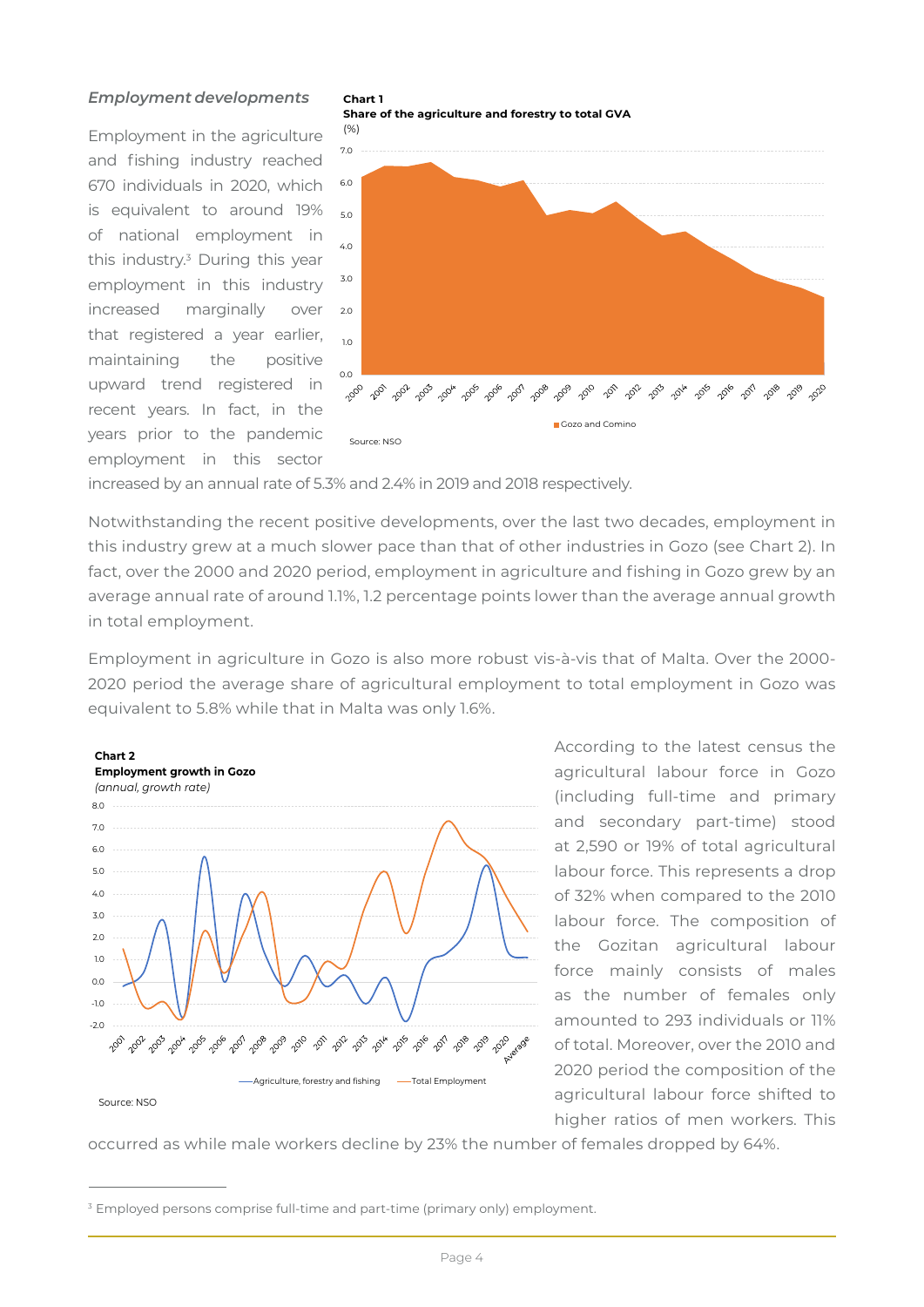The agricultural census data is also disaggregated according to number of hours worked, and thus one could also differentiate between those working full-time and part-time. The latter amounted to 2,301 individuals in 2020 or 88.8% of total agricultural labour force. When compared to 2010, individuals who worked less than 1,800 hours, and thus considered as parttimers, declined by 36.5%. This drop was evident across all age groups however, the strongest drop was recorded for those aged less 25 (see Chart 3).



**Distribution of agricultural labour force by annual hours**

**Chart 3**

Moving on the those who work more than 1,800 hours per year, or in other words full-timers, these reached 289 individuals in 2020. This represents a rise of 105 individuals or 47% when compared to the levels registered in 2010. This increase was evident nearly across all age groups and this being more prominently for those aged 55 and older (see Chart 4). On the other hand, the number of individuals aged 25 or lower declined significantly over this period.

Source: Census for Agriculture

#### *Census of Agriculture: salient results*

Additional information on the agriculture sector in Gozo can be drawn up from the Census of Agriculture. The latter is carried out once every decade and provides valuable information on agricultural developments in Malta. From this census one could obtain evidence on the use of agricultural land, developments in livestock population and agriculture employment trends. In this part of the analysis, we will take





Source: Census of Agriculture

a look at the data from 2020 census and compare these results with those of the previous census.<sup>4</sup>

4 For more information on the salient results of the 2020 and 2010 Census for Agriculture see: https://grda.mt/wp-content/uploads/2022/03/Agriculture-Census.pdf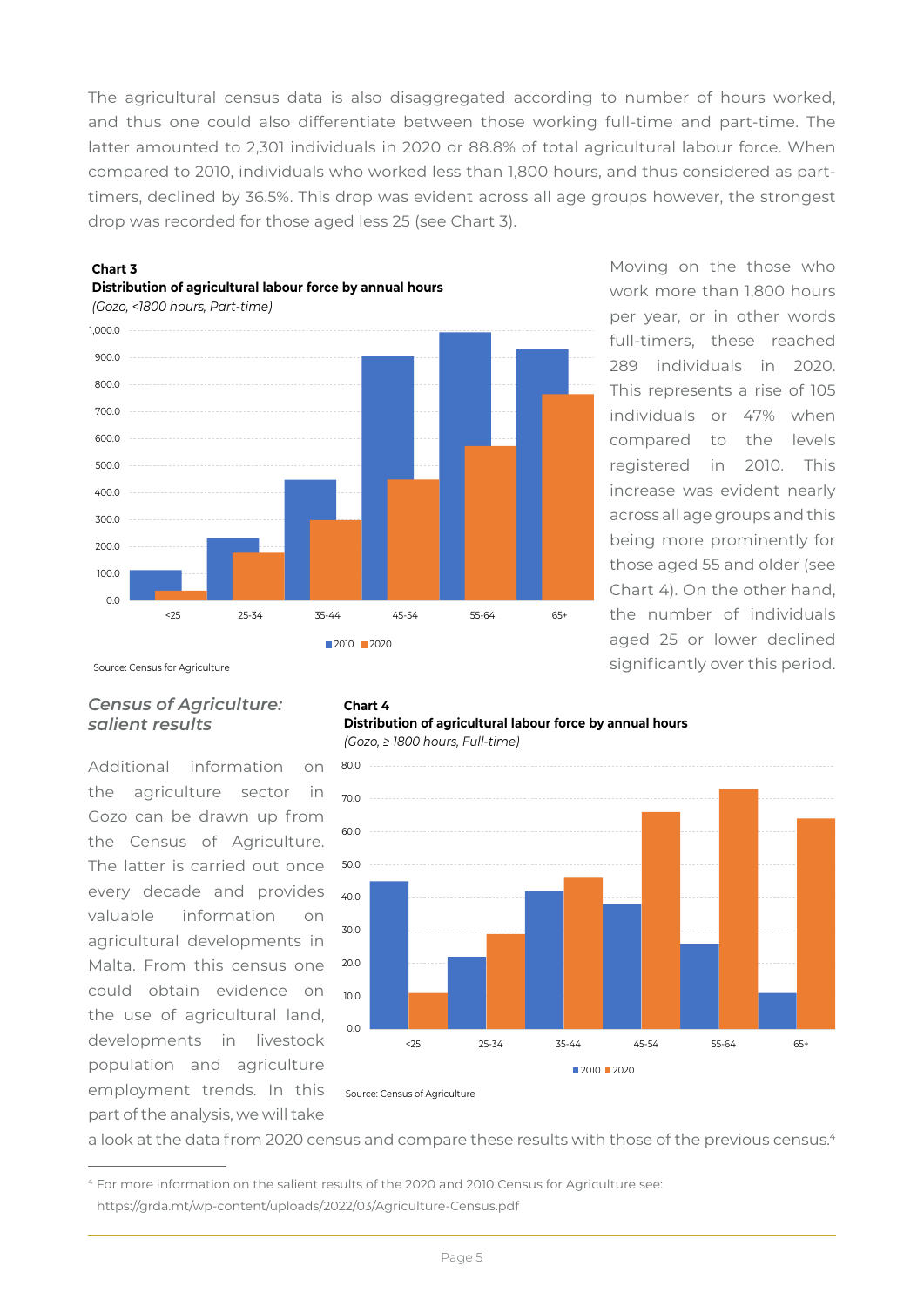In 2020, the total land declared by Gozitan farmers amounted to 2,617 hectares, of which 94% was utilised for agriculture. The remaining declared land consisted of unutilised agriculture area and other land which mainly includes infertile land. According to the results of the latest census, the percentage of land declared by Gozitan farmers in Gozo declined by around 7% over the 2020 and 2010 period. The vast majority of this land is rented either from the government (44%) or from private owners (22%) as only 34% of this land is owner occupied.

The total utilised agriculture land in Gozo as at end 2020 amounted to 2,449 hectares, which is equivalent to 23% of total utilised agriculture land in Malta. Around 80% or 1,891 hectares of utilised agricultural land in Gozo is used as arable land with most of this land being devoted to forage plants. A significantly smaller proportion of utilised agricultural land is dedicated to kitchen gardens (396 hectares) and permanent crops (162 hectares). With regards to the latter, this mainly consists of citrus plantations and vineyards as they account for around 60% of total hectares dedicated to permanent crops in Gozo. Meanwhile, the hectares on which kitchen gardens are cultivated have increased by around 70% from the levels recorded in 2010.

Apart from the use of land, the Census for Agriculture also provides important information on the livestock distribution in Gozo. Proportionality, a higher amount of livestock is found in Gozo compared to that in Malta reflecting the previously mentioned dependence of the two respective economies on agriculture.

According to the 2020 census, the stock of poultry in Gozo amounted to 197,953, which is equivalent to 19% of the total poultry found in the Maltese Islands. This consisted of 131,048 broilers and 66,905 laying hens. By the end of 2020, the stock of cattle reached 5,419 or 38% of total cattle population in Malta, with around half of this livestock consisting of dairy cows. Meanwhile, the stock of sheep in Gozo reached 4,882 while that of goats amounted to 1,424. The share of these two livestock to national total remained elevated as they respectively accounted for 30% and 25%. With regards to pigs these amounted to 2,409 by end 2020 which is equivalent to 6% of the total pig population in Malta.

When compared to the 2010 census, the stocks of poultry recorded a decline of around 20%. This was evident both in Gozo and in Malta, although the drop in Gozo was more prevalent. A downturn of around 40% was recorded for pigs which was in line with that registered in Malta. Meanwhile the stock of goats, sheep and cattle rose by 36%, 19% and 4% respectively. While the registered growth in goat livestock was similar to that registered in Malta, the increase in the number of sheep stock was stronger in Malta. On the other hand, while the stock of cattle in Malta declined by 14%, that in Gozo slightly increased.

## **The challenges**

The agricultural sector in Malta is beset by a number of resource constraints including scarcity of land, lack of natural resources in particular water, dependence on imports such as fodder and fertilizers, land use pressures and opportunity cost of land. These resource constraints hinder agricultural development and reduces the competitiveness of local operators. Consequently, the local agricultural sector constantly faces a number of challenges, some of which prevailed for a number of years, others developed or exacerbated in recent years, while new challenges will emerge in the future.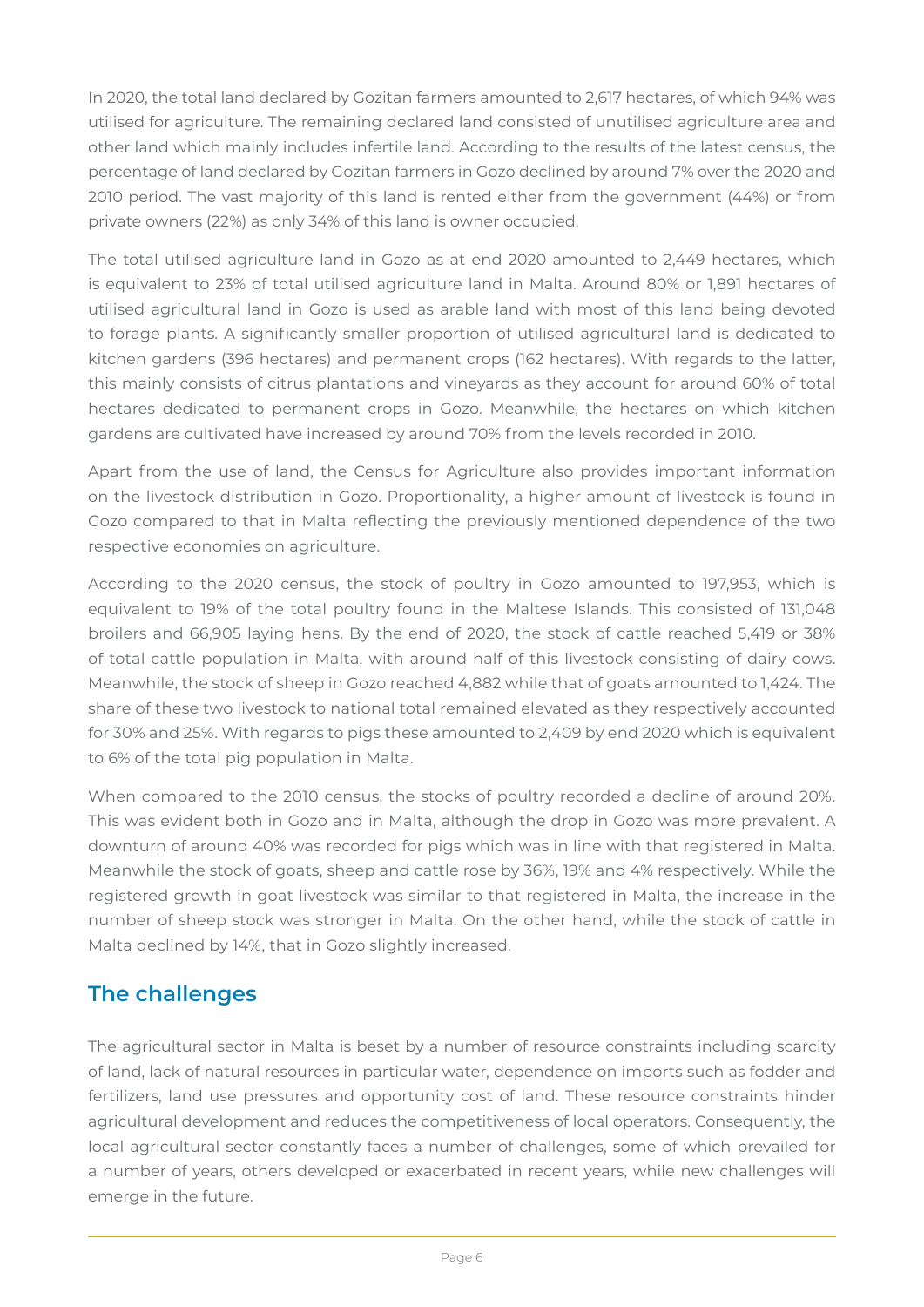#### *Short-term challenges*

Competition from foreign agricultural produce has been a prevailing concern for the local agricultural sector. Due to these supply constraints, the price of some local agricultural produce may be higher when compared to foreign produce. As a result, demand for foreign produce may be more appealing than that produced locally. Moreover, consumers tend to opt for foreign produce as more often than not these are marketed and presented in a more appealing way.

One of the main challenges that the agricultural sector is currently facing is that of attracting the younger generation to work in this sector. As identified in earlier part of the note, employment in agriculture has not only declined but its composition has also changed. In fact, the share of those aged 34 or younger to total agricultural employment declined over the years while the share of the 65+ age cohort increased. This change in composition implies that the younger generation are becoming less attracted to this sector as they explore other sectors with higher financial returns.

Another challenge faced by local farmers and farm animal breeders is that of higher import prices caused by the pandemic and more recently the war in Ukraine. In particular, farm animal breeders were impacted by higher prices for grain. Meanwhile, farmers are facing higher costs for fertilizers as supplies from Russia, the leading exporter, has dwindled. To alleviate some of the pressures currently being faced by local farmers and farm animal breeders, the Maltese Government has recently allocated €4.5 million for financial aid towards these producers.5 Of which, €2.5 million funds will be given to animal breeders, €0.5 million will be allocated towards the continuation of the scheme for pig's welfare and €1.5 million were allocated to farmers.

However, although this measure is commendable, further financial assistance may be required in the future to alleviate the ever-increasing costs that local farmers and breeders are and will continue to face.

#### *Medium to long-term challenges*

The present challenges faced by the agricultural sector may exacerbate in the future due to climate change. Changes in weather patterns and extreme weather events such as heatwaves, droughts and floods are on the rise. These changes have a considerable impact on economic activity and well-being, particularly in climate-sensitive sectors such as agriculture. The latter is extremely volatile to climate change as higher temperatures and lack of rainfall reduce yields of desirable crops while extreme weather events lead to costly interventions. Climate change will also negatively affect the soil. Furthermore, the severe changes in weather may influence biota, which may affect agricultural produce. In fact, according to recent report published by the Intergovernmental Panel on Climate Change (IPCC), climate change will have a significant effect on the global agricultural sector.<sup>6</sup>

In Malta, the impact of climate change is to some extent already being felt. As an example, in February of 2019 wind gusts reached 133km/hr and almost 50mm of rain poured down during this storm. This extreme weather event led to significant damages particularly for farmers.7 To

<sup>5</sup> https://agrikoltura.gov.mt/en/government/press%20releases/Pages/Press%20Releases/2022/PR220323mt.aspx

<sup>6</sup> For more information see: https://www.ipcc.ch/report/sixth-assessment-report-working-group-ii/

<sup>7</sup> https://timesofmalta.com/articles/view/hurricane-level-gusts-and-more-than-half-februarys-rain-the-storm-by.702997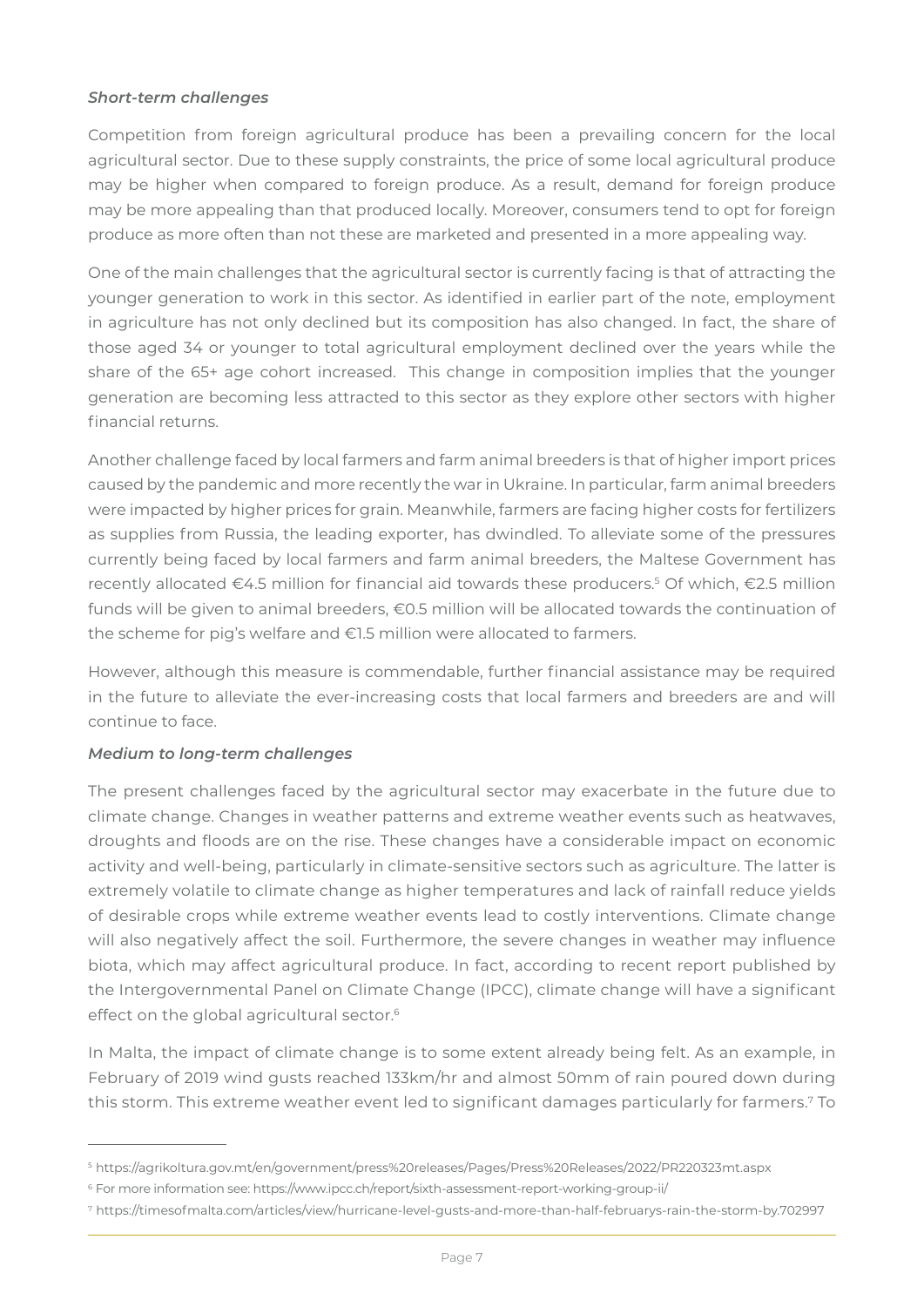partly compensate for the damages caused by this extreme weather event the government introduced two schemes which specifically targeted farmers. These two separate schemes, launched in 2019 and 2020, had an allocation of €5.0 million and around 460 farmers benefited from these schemes.<sup>8</sup> Weather-related shocks such as this will become more prevalent over the medium to long term. Farmers will need to adapt to changes in climate and they should also adopt ways to curb for the possible damages that can be caused by future extreme weather events.

## **Concluding remarks**

The agricultural sector was and will remain critical for our islands since it serves a multifunctional role that extends beyond its direct economic importance. However, due to resource constraints this sector warrants appropriate policy intervention so that it can remain sustainable. Therefore, over the coming years fiscal policy should be geared towards initiatives which address the challenges faced by this sector whilst also mitigate the problem of an aging agriculture labour force. Future fiscal policy initiatives must specifically aid farmers and breeders in mitigating the current issues of rising prices while also encouraging younger age cohorts to pursue employment in this industry.

<sup>&</sup>lt;sup>8</sup> For more information see: https://www.gov.mt/en/Government/DOI/Press%20Releases/Pages/2019/June/19/pr191359.aspx https://www.gov.mt/en/Government/DOI/Press%20Releases/Pages/2020/September/30/pr201873.aspx